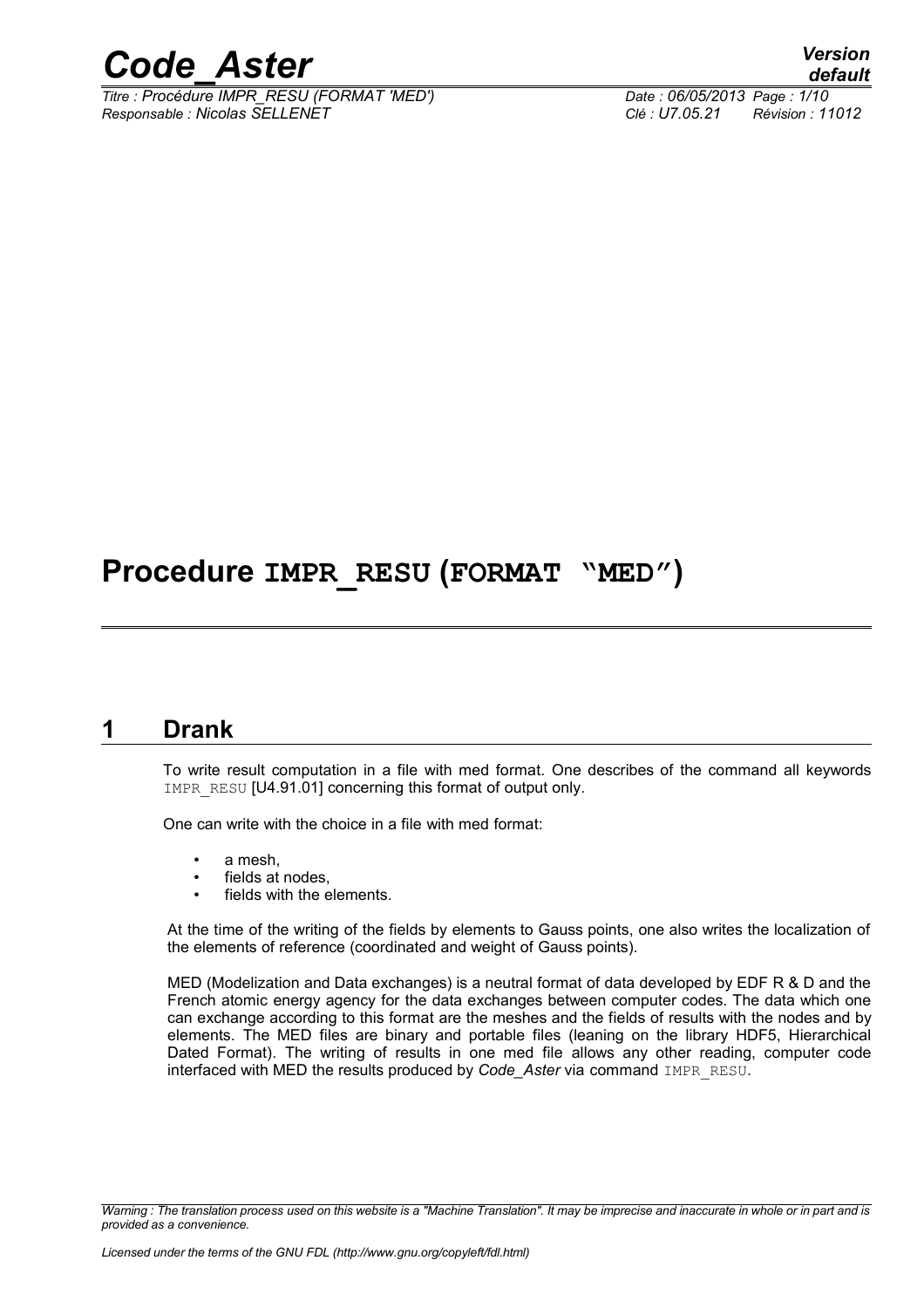*Titre : Procédure IMPR\_RESU (FORMAT 'MED') Date : 06/05/2013 Page : 2/10 Responsable : Nicolas SELLENET Clé : U7.05.21 Révision : 11012*

# **2 Syntax**

IMPR\_RESU **(** #Syntaxe of procedure IMPR\_RESU to format "MED" ◊UNITE=unit ,  $\Diamond$ FORMAT=/ "MED", ◊IMPR\_NOM\_VARI=/ "NON", [DEFAULT] / "OUI',  $/$ RESU = F (  $\bullet$  | MAILLAGE=  $mv$ ,  $[mesh]$ | /RESULTAT= resu, [sd\_resultat]  $\Diamond/$ NOM CHAM=1 nomsymb , [lK16] <p>0/NUMÉRIQUE ORDRE=lordre</p>\n<p>1\_I</p>\n<p>7 NUMÉ NODE =1 mode</p>\n<p>7 NUME MODE =1 mode</p>  $/$ NUME MODE  $=$ lmode , /NOEUD CMP =lnoecmp , [l\_K16]  $/ NOM CAS$  =ncas , [l K16]  $/ANGLE$  = langl ,  $[1 K16]$  $//$  FREQ =lfreq ,  $[1_R]$ /INST =linst , [l\_R] ◊ | PRECISION=/prec , [R] [DEFAULT] | CRITERE=/ "RELATIF", [DEFAULT] / "ABSOLU", /CHAM\_GD =chgd , [cham\_gd] ◊/ NOM\_CHAM\_MED=l\_nomcham , [l\_K64] / NOM RESU MED=1 nomresu , [K8] ◊ CARA\_ELEM = carele, [cara\_elem] ◊PARTIE=/ "REEL",  $\begin{array}{c}\n\sqrt{11} \text{MAG}^{\prime\prime}\text{,} \\
\text{MMS}^{\prime\prime} \text{,} \n\end{array}$  $\sqrt{N}$ INFO\_MAILLAGE =  $\sqrt{N}$ NON" [DEFAULT] ), # to print some fields of "data":  $\angle$  CONCEPT =  $_F$  ( /CHAM\_MATER  $=$  chmat,  $[$ cham\_mater]  $/CARA$  ELEM = carele, [cara elem]  $\sqrt{\text{REPERE}}$ LOCAL = "OUI', [DEFAULT] # if REPERE\_LOCAL = "OUI', ♦MODELE= Mo [model]  $/$ CHARGE  $=$  charg,  $[load]$ ) # Restriction of the results (if RESU= F (RESULTAT=...))  $\Diamond$ RESTREINT= F (

*Warning : The translation process used on this website is a "Machine Translation". It may be imprecise and inaccurate in whole or in part and is provided as a convenience.*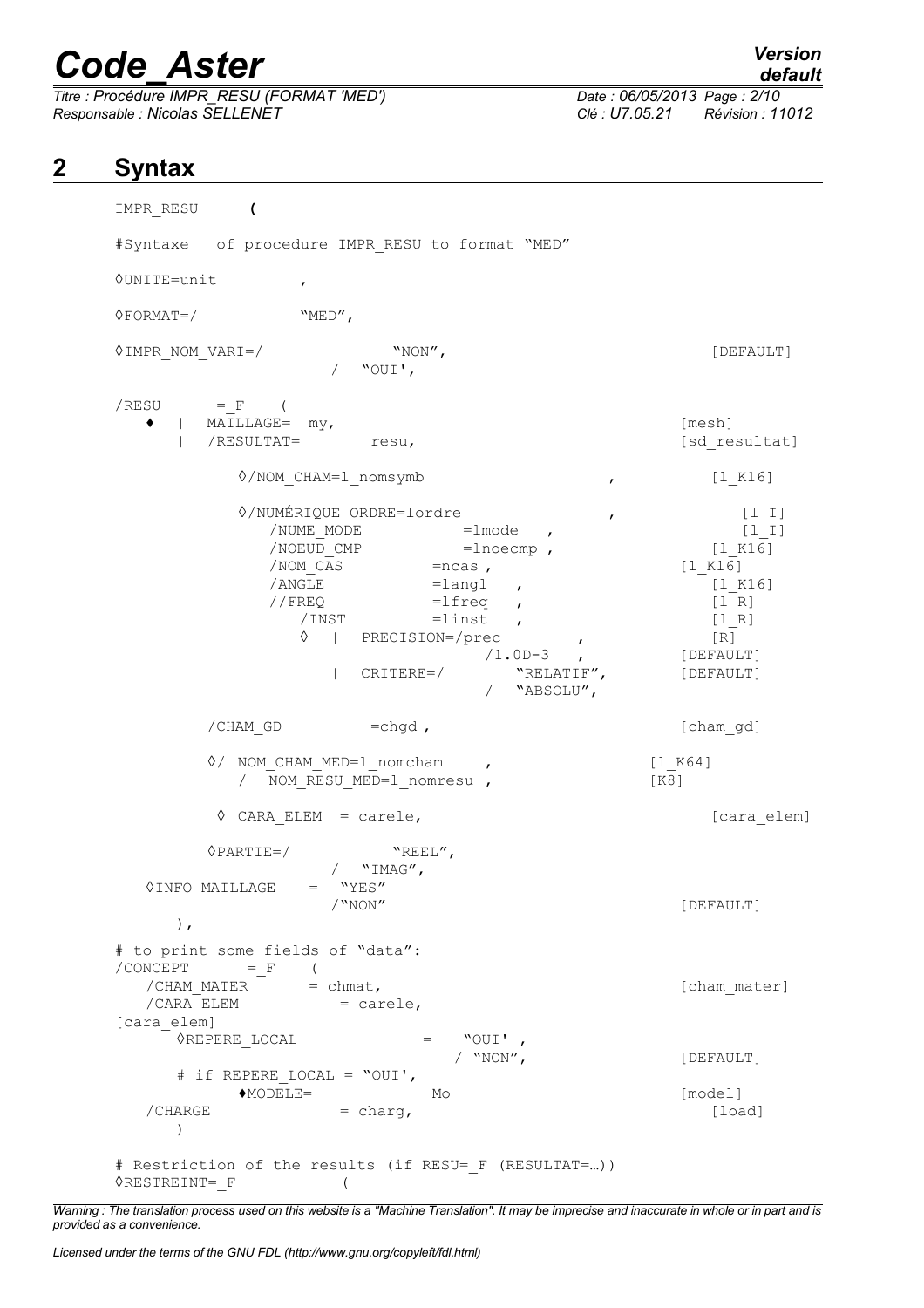*Titre : Procédure IMPR\_RESU (FORMAT 'MED') Date : 06/05/2013 Page : 3/10 Responsable : Nicolas SELLENET Clé : U7.05.21 Révision : 11012*

|            | $\bullet$ /MAILLE=1 maille |                        |               |
|------------|----------------------------|------------------------|---------------|
| [1 maille] |                            |                        |               |
|            | /GROUP MA                  | =1 grma                | [l gr maille] |
|            |                            | TOUT GROUP MA=/ "OUI', |               |
|            |                            | $/$ "NON",             | [DEFAULT]     |
|            | ♦                          | GROUP NO=1 grno        | [1 gr noeud]  |
|            |                            | TOUT GROUP NO=/ "OUI', |               |
|            |                            | $/$ "NON",             | [DEFAULT]     |
|            |                            |                        |               |

*Warning : The translation process used on this website is a "Machine Translation". It may be imprecise and inaccurate in whole or in part and is provided as a convenience.*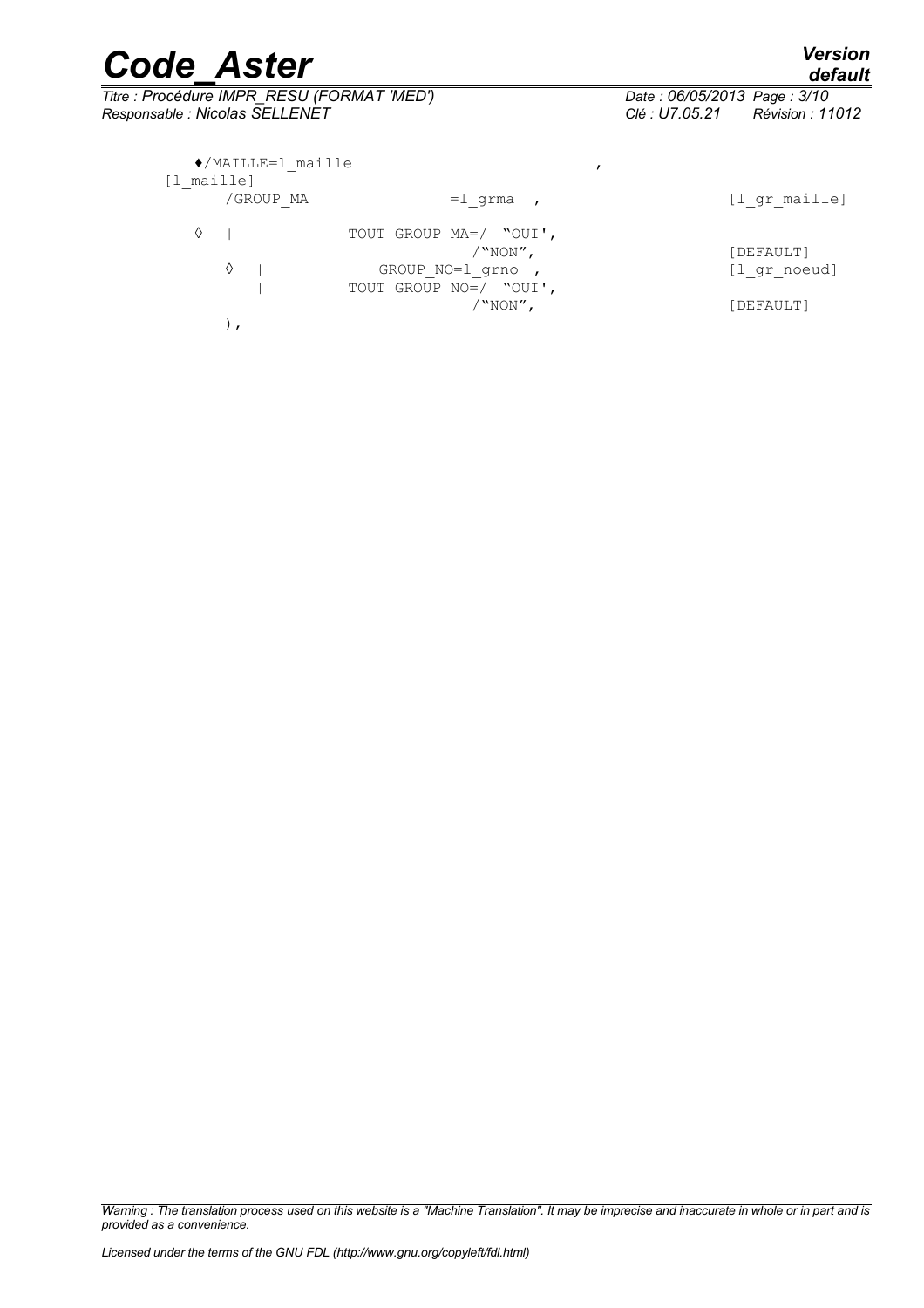*Titre : Procédure IMPR\_RESU (FORMAT 'MED') Date : 06/05/2013 Page : 4/10 Responsable : Nicolas SELLENET Clé : U7.05.21 Révision : 11012*

## **3 Operands FORMAT and UNITE**

## **3.1 Operand FORMAT**

operand FORMAT makes it possible to specify the format of the file where to write result.

Format "MED" means with procedure IMPR RESU that result must be written in a file with med format.

#### **3.2 Operand UNITE**

Defines in which unit one writes med file. By default,  $UNITE = 80$  and corresponds to the unit per default of the rmed  $t$  vpe in astk.

## **4 Key word IMPR\_NOM\_VARI**

This key word is useful in the case of the local variables. When it is used and that the printing of a field VARI\_\* was required, it is in fact a field VARI\_\*\_NOMME which will be printed. This field will have of the components whose name will be based on the catalog of the constitutive laws used in computation. If two constitutive laws have common local variables, those will be amalgamated in a single component.

# **5 Key word RESU**

This key word factor makes it possible to specify the results to print and the format according to which one wants to print them.

### **5.1 Operand MAILLAGE**

If result is a mesh (operand mesh [U4.91.01]), the data deferred in the results file to med format are:

- the list of the nodes number, name, coordinated, the list of meshes the number, name, type, name of the nodes,
	- the list of the number nodes groups, name, many nodes, names of the nodes,
	- the list of the number mesh groups, name, number of meshes, names of meshes.

#### **Note :**

*In one med file, there is partition of the nodes and meshes according to the groups. A partition corresponds to a family MED. In one med file, the groups are distributed within the families: families of nodes and families of elements are thus found there.*

### **5.2 Operand RESULTAT**

operand RESULTAT makes it possible to print in one med file , of the fields contained in a result concept . With med format, one can print only fields at nodes indicated by key word NOM\_CHAM.

One writes in the file "MESSAGE" following information:

- operand "RESULTAT",
- operand "NOM\_CHAM",
- operand "NUME\_ORDRE",
- name of the field stored in file med: concatenation of the three preceding operands.

*Warning : The translation process used on this website is a "Machine Translation". It may be imprecise and inaccurate in whole or in part and is provided as a convenience.*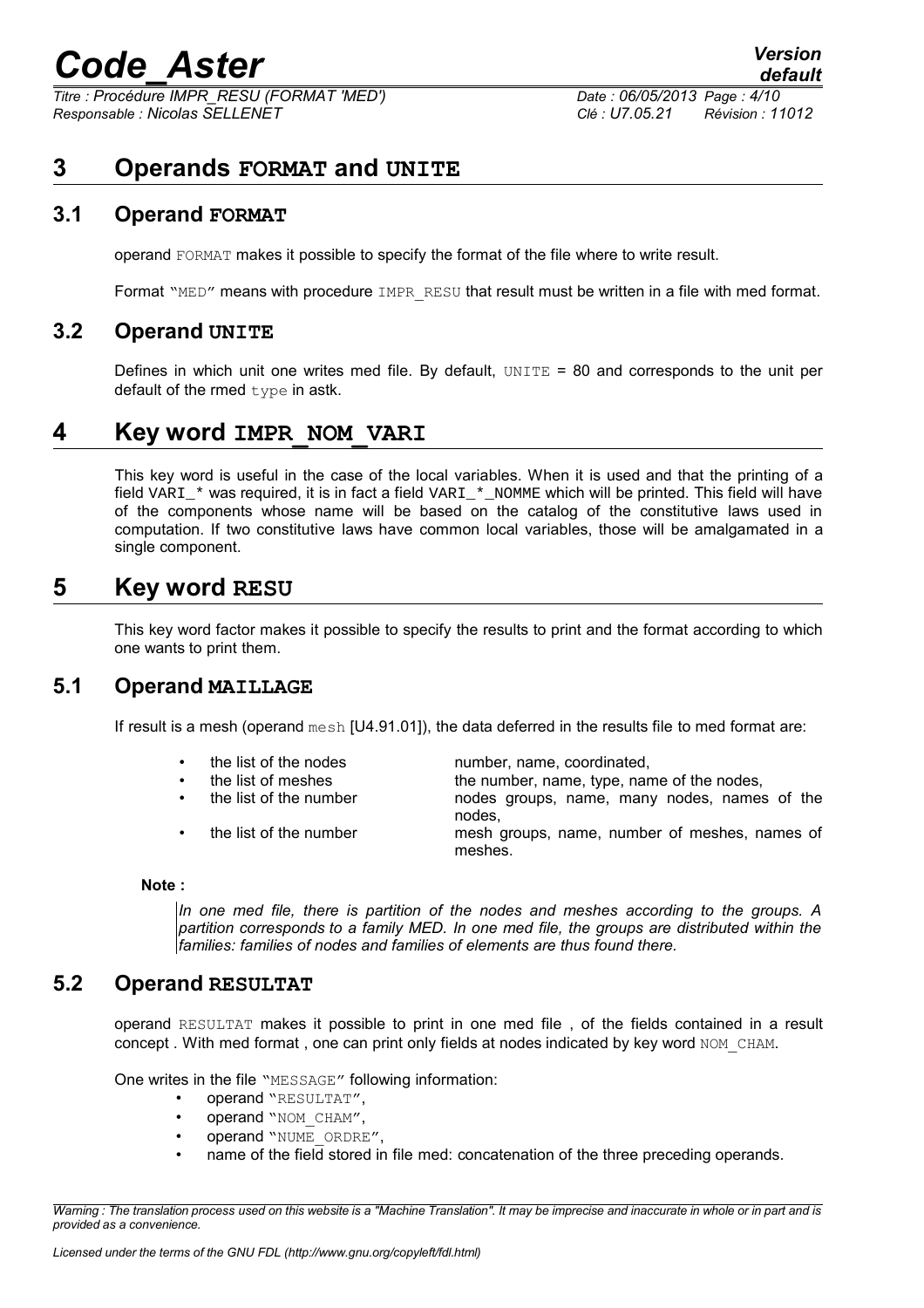*Titre : Procédure IMPR\_RESU (FORMAT 'MED') Date : 06/05/2013 Page : 5/10 Responsable : Nicolas SELLENET Clé : U7.05.21 Révision : 11012*

*default*

If INFO MAILLAGE =  $=$  "YES", of more detailed information are printed in the file "MESSAGE" at the time of the writing of mesh MED. One will be able for example meshes to obtain the types of printed, the names of the families MED which are created, etc

## **5.3 Operand CARA\_ELEM**

operand CARA\_ELEM is used for the printing of the fields for subpoints. When the CARA\_ELEM east provides, the fields at subpoints are printed by adding information in med file making it possible to position the subpoints of Gauss by taking account of the information contained in the sd cara elem (thickness of a shell, angle of gimlet of a multifibre beam,...).

This functionality thus makes it possible during visualization of the MED file to see the subpoints correctly positioned in space.

## **5.4 Operand CHAM\_GD**

operand CHAM GD makes it possible to print in the file a data structure of the cham\_gd type. Concretely, one can thus print with this key word a card, a field by elements or a field at nodes.

## **5.5 Operand NOM\_CHAM\_MED**

operand NOM CHAM MED makes it possible to define the name of field MED. It is a character string of 64 characters. This can be useful in particular when one wishes med file to print certain components of the field like several fields in the same one (for example for the visualization of SIRO ELEM).

## **5.6 Operand NOM\_RESU\_MED**

operand NOM\_RESU\_MED is an alternative to NOM\_CHAM\_MED concerning the terminology of fields MED. Its use will make it possible not to name fields MED explicitly more, which means that all the fields contained as a result will be printed. Each field name MED will be built to leave:

- character string provided to NOM\_RESU\_MED (character string of with more the 8 characters),
- symbolic name of the field Aster.

#### For example:

```
IMPR RESU = (FORMAT= "MED",
   RESU= F ( RESULTAT= U,
                 NOM_RESU_MED= "U_HAUT",<br>GROUP MA = "HIGH",GROUPMA =NUME ORDRE= 1,)
   )
```
If result  $U$  contains fields  $DEPL$  and  $SIEF$  ELGA, then the command above will produce fields MED:

- "U\_HAUT\_\_DEPL",
- "U\_HAUT\_\_SIEF\_ELGA" ,

This can be useful in particular when one wishes to print in the same med file same field restricted with different mesh groups.

## **5.7 Operand PARTIE**

It is not possible to write complex fields. This is why it is necessary to choose between the real part (PARTIE=' REEL') and the complex part (PARTIE=' IMAG').

## **5.8 Operands NOM\_CHAM / NUME\_ORDRE / NUME\_MODE / NOEUD\_CMP / NOM\_CAS / ANGLE / FREQ / INST / accuracy / CRITERE / FICHIER**

*Warning : The translation process used on this website is a "Machine Translation". It may be imprecise and inaccurate in whole or in part and is provided as a convenience.*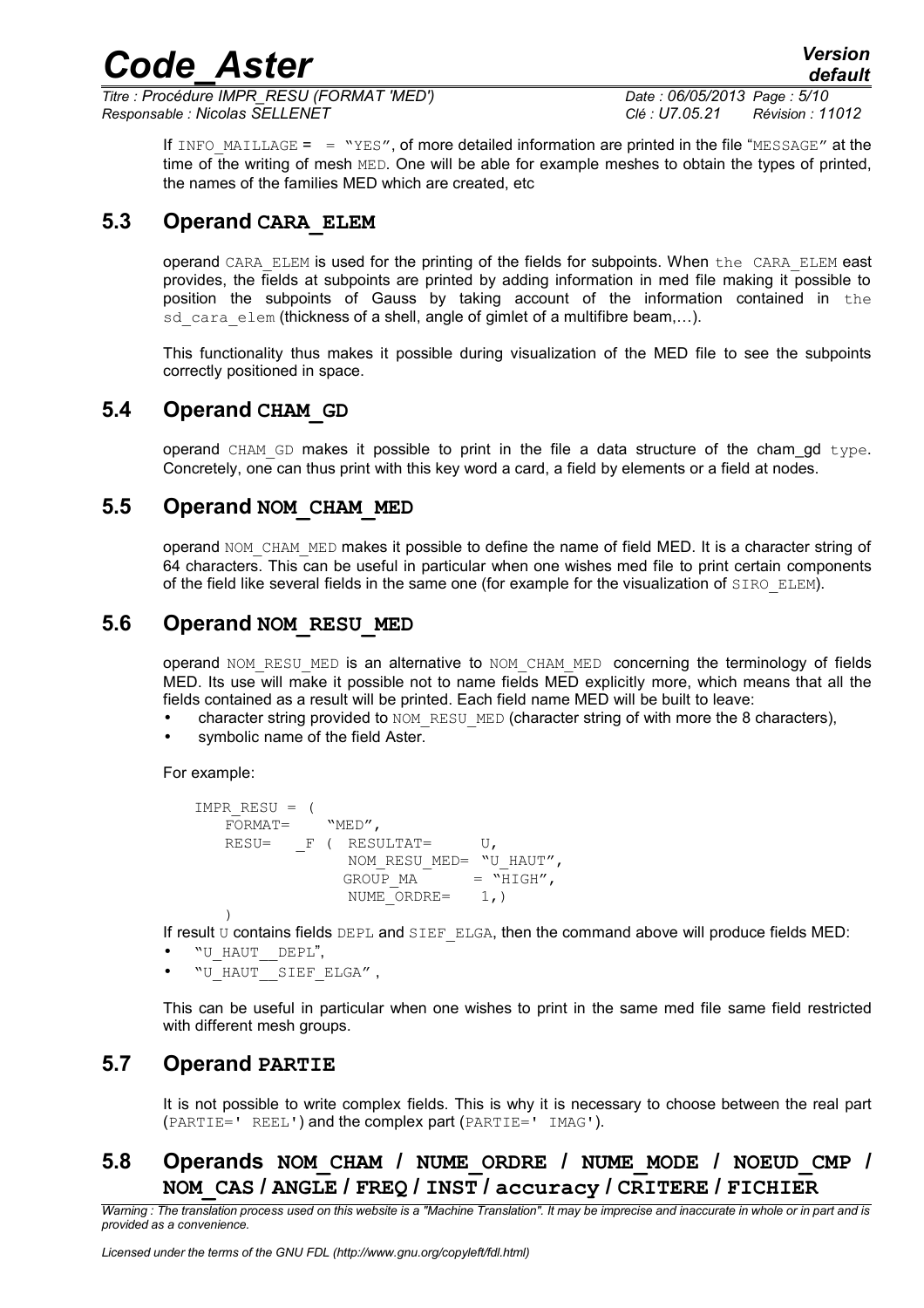*Titre : Procédure IMPR\_RESU (FORMAT 'MED') Date : 06/05/2013 Page : 6/10 Responsable : Nicolas SELLENET Clé : U7.05.21 Révision : 11012*

*default*

cf document [U4.91.01].

# **6 Key word CONCEPT**

This key word factor makes it possible to print in a displayable form the quantities affected by the user with commands AFFE\_MATERIAU, AFFE\_CARA\_ELEM and AFFE\_CHAR\_MECA. That enables him to check that the rules of overload of the code lead to satisfactory assignments.

It will be able to write for example:

IMPR\_RESU (FORMAT=' MED', CONCEPT= (  $F$  (CHAM MATER = CHAMPMAT),  $\overline{F}$  (CARA $\overline{ELEM}$  = CARA $\overline{ELE}$ ),  $F$  (CHARGE = CHARG1), ))

The fields contained in these data structures are printed in two very different forms:

•The form "A" (easiest to interpret graphically): each component is separately printed like a real number. For example, the thickness of the shell elements is displayable like a scalar field (scalar map in Salomé).

•The form "B": one assigns to each mesh a whole code: 1,2,3,… N. Meshes affected by the same code TOUTES their identical components have then. The "definition" of the codes, i.e. the values of these components is printed in the message file. One can visualize the "codes" like a scalar field, which makes it possible "to see" the zones where "all is constant".

The form "A" is used systematically for format " $MED$ ", except for the field of materials because this field contains the name of the affected material on meshes and this name is not a number. The form "A" is not programmed with format "RESULTAT"

the form "B" is systematically used for format "RESULTAT" and for the field of materials.

For the form "B", the correspondence between the quantities affected and the code is given in the file .mess.

For example, for the field of materials:

```
PRINTING OF A FIELD OF CONCEPT: Material field
NOM OF FIELD: CHAMPMAT_CHAMP_MAT 
CORRESPONDENCE VALEUR <-> CONTENU:
VALEUR = 1.X1 = \text{MAT}_1<br>
EUR = \frac{1}{2}VALEUR =X1 = MAT 2
VALEUR = 3.
   X1 = MAT 3
```
### **6.1.1 Operands REPERE\_LOCAL**

If REPERE LOCAL has the value " $OUT$ , the 3 vectors constituting the local coordinate system of each element are printed.

## **6.2 Fields being able to be visualized**

CHAM\_MATER :

*Warning : The translation process used on this website is a "Machine Translation". It may be imprecise and inaccurate in whole or in part and is provided as a convenience.*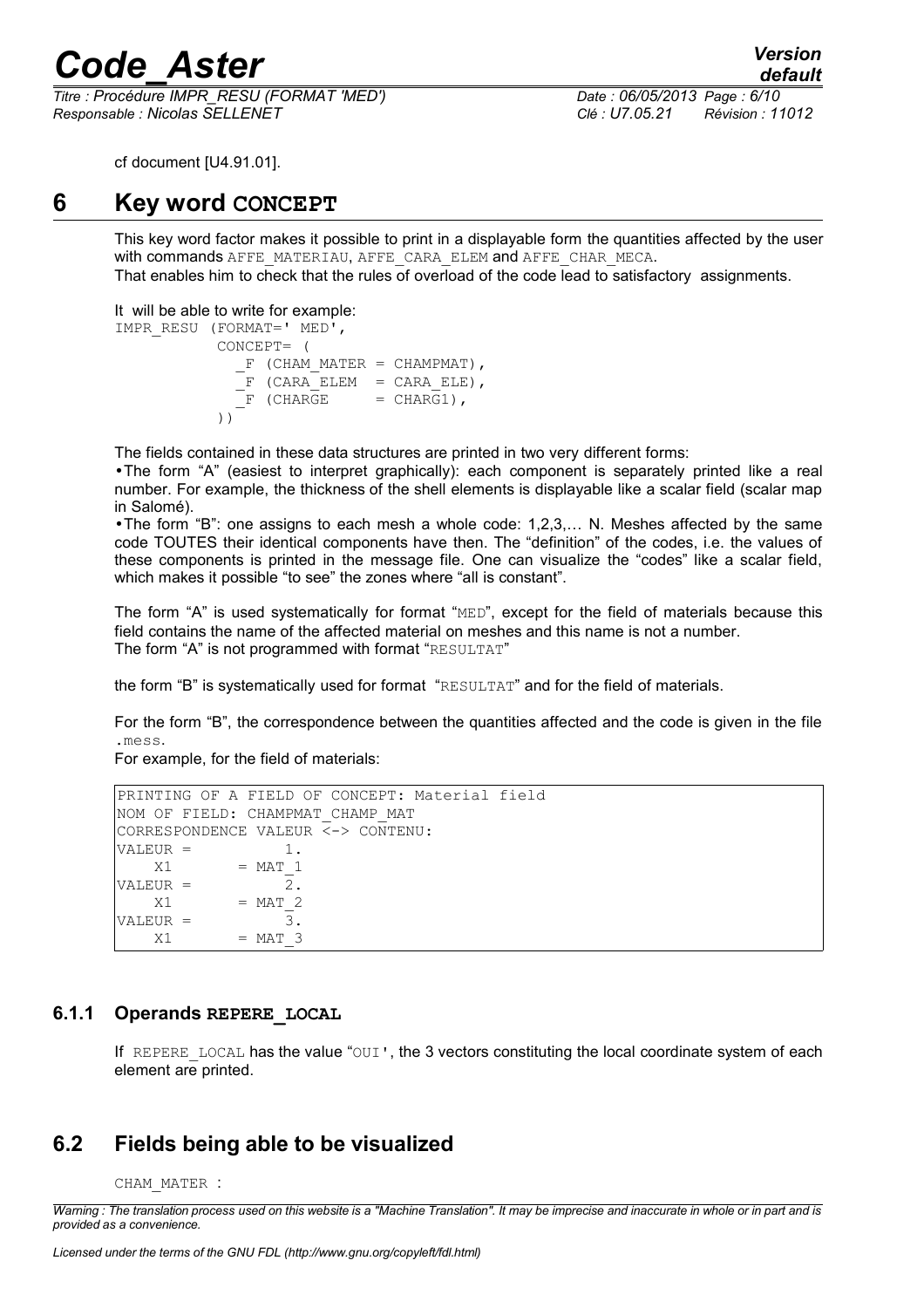*Titre : Procédure IMPR\_RESU (FORMAT 'MED') Date : 06/05/2013 Page : 7/10 Responsable : Nicolas SELLENET Clé : U7.05.21 Révision : 11012*

*default*

Material field

CARA\_ELEM : General characteristics of the Characteristic bars géom. general bars Characteristic of the Characteristic beams géom. beams Specification the wires Characteristic of the curved beams Characteristic of the "fluid" beams Characteristics of the discrete elements  $K^*$ Characteristics of the discrete elements M  $*$  Characteristics of the discrete elements A\_\* Characteristics géom. shells Directional sense of the elements 2D and 3D Directional sense of the shells and beams

CHARGE :

 Loading of PESANTEUR Loading of ROTATION Loading of PRES\_REP Loading of volume forces in 3D Loading of surface forces in 3D Loading of linear forces in 3D Loading of surface forces in 2D Loading of linear forces in 2D Loading of distributed forces for the shells Loading of PRE\_EPSI Loading of FORCE\_ELEC Loading of FLUX\_THM\_REP Loading d'IMPE FACE Loading d'ONDE\_FLUI

# **7 Key word RESTREINT**

key word RESTREINT makes it possible to reduce the mesh to be printed. The fields are obviously also reduced and they lean on the reduced mesh. The use of this key word is strongly disadvised. The user wanting result to carry out an operation of restriction of sound should rather use command EXTR\_RESU.

When RESTREINT is used:

- It is necessary obligatorily to inform GROUP MA or MESH to indicate meshes which one wants to preserve.
- One can use key keys GROUP NO, TOUT GROUP MA, TOUT GROUP NO to preserve certain groups in the reduced mesh (see CREA\_MAILLAGE/RESTREINT).
- Under RESU, key keys INST, NUME ORDRE,..., NOM CHAM make it possible to select times fields and the.

Useful points for the relecture of the file:

- The noun of the result concept which is restricted is modified. It is coded on 8 characters " $\kappa$ RESURii": result restricted n° *ii* with  $i \in [1, 99]$ . Number 1 corresponds to the 1st saved result concept, etc... For  $ii \in [1, 9]$  a "\_" is added at the end of the name.
- The name of field MED is built starting from the name of the field existing Aster in the result concept. It is coded on 64 characters. The 8 first correspond in the name of the restricted concept to which the name of the field Aster supplemented by blanks is concaténé to obtain a character string of 64 characters.

*Warning : The translation process used on this website is a "Machine Translation". It may be imprecise and inaccurate in whole or in part and is provided as a convenience.*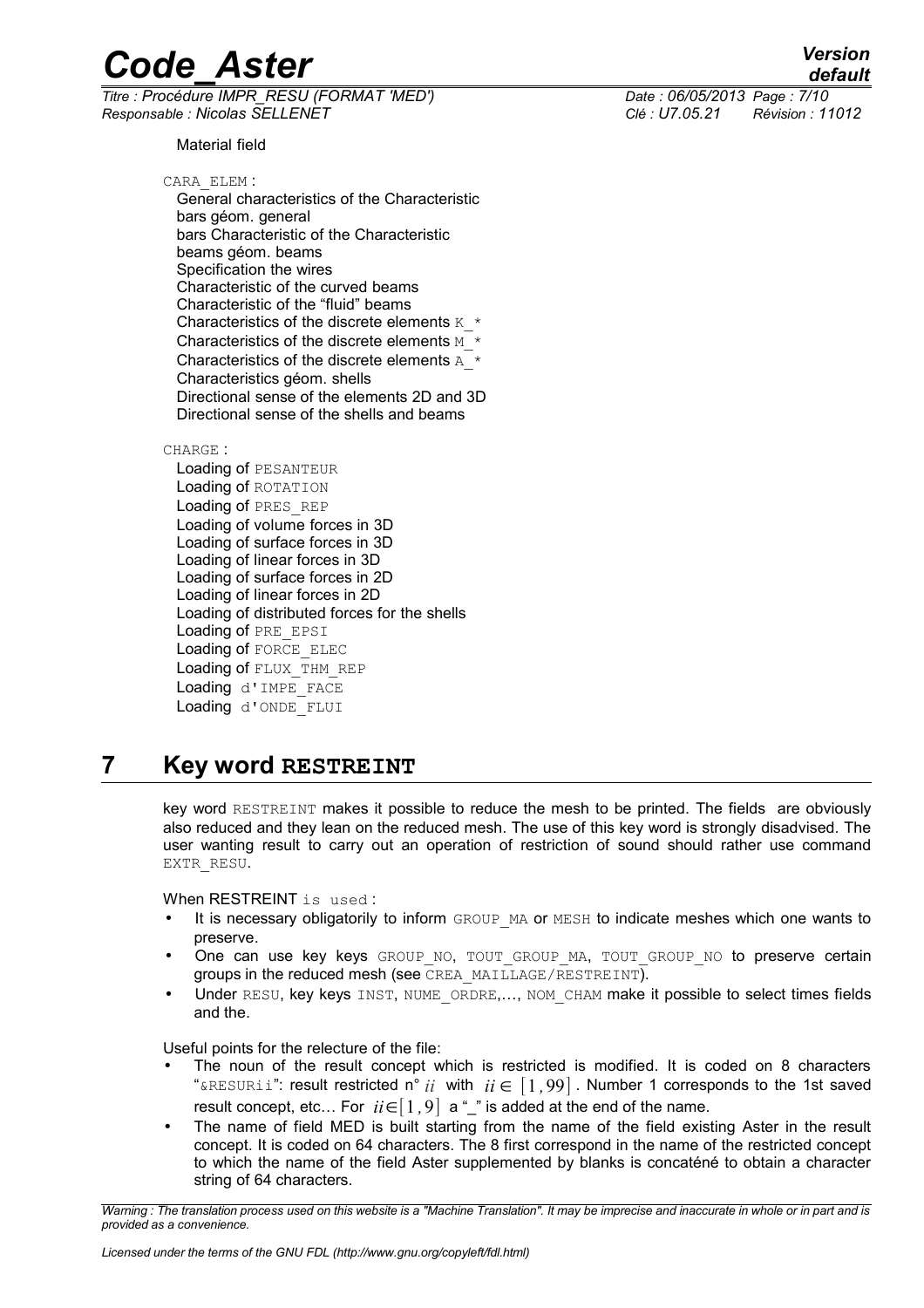*Titre : Procédure IMPR\_RESU (FORMAT 'MED') Date : 06/05/2013 Page : 8/10 Responsable : Nicolas SELLENET Clé : U7.05.21 Révision : 11012*

• For reading the result restricted one, it is necessary to read the mesh restricted and to affect a model and if necessary to him to define a material on the restricted mesh.

Example extracted the case test zzzz240a: Saves with med format result thermal RTEMP and of result a nonlinear RSTNL.

```
Saves:
```

```
IMPR_RESU (
    FORMAT= "MED" , 
    RESTREINT= _F ( GROUP_MA= ( "CARRE1" , "G1" ) , MAILLE= ( "M1" ,
"M16" ) ) , 
    RESU= (
       _F ( RESULTAT= RTEMP, NOM_CHAM= ( "TEMP" , "FLUX_ELGA" ) , 
         NUME_ORDRE= (0 , 3) ) ,
       _F ( RESULTAT= RSTNL, NUME_ORDRE= (1 , 2) , ) ,
    ) ,
)
```
Reading of the mesh and assignment of the thermal model:

```
LMAIL =LIRE_MAILLAGE ( FORMAT= "MED" )
LMOTH =AFFE_MODELE (
   MAILLAGE= LMAIL, 
   AFFE= _F ( TOUT= "OUI' , " THERMAL" PHENOMENE= , " PLANE"
MODELISATION= )
)
```
Reading of result thermal restricted:

```
It is an EVOL THER
```
It 1st is saved it thus names &RESUR1 (8 characters).

```
• The field is TEMP, the NOM CHAM MED is thus "&RESUR1_TEMP"
   LTEMP =LIRE_RESU (
       TYPE_RESU= "EVOL_THER" , FORMAT= "MED" , 
       MODELE= LMOTH, TOUT_ORDRE= "OUI' , 
       FORMAT_MED= _F ( NOM_CHAM_MED= "&RESUR1_TEMP" , 
                      NOM_CHAM= "TEMP" ) ,
   )
```

```
Reading of the mesh and assignment of the mechanical model:
   LMAIL =LIRE_MAILLAGE ( FORMAT= "MED" )
   LMOME =AFFE_MODELE (
       MAILLAGE= LMAIL, 
       AFFE= _F ( TOUT= "OUI' , " MECHANICAL" PHENOMENE= , MODELISATION=
   "D_PLAN" )
   )
```
*Warning : The translation process used on this website is a "Machine Translation". It may be imprecise and inaccurate in whole or in part and is provided as a convenience.*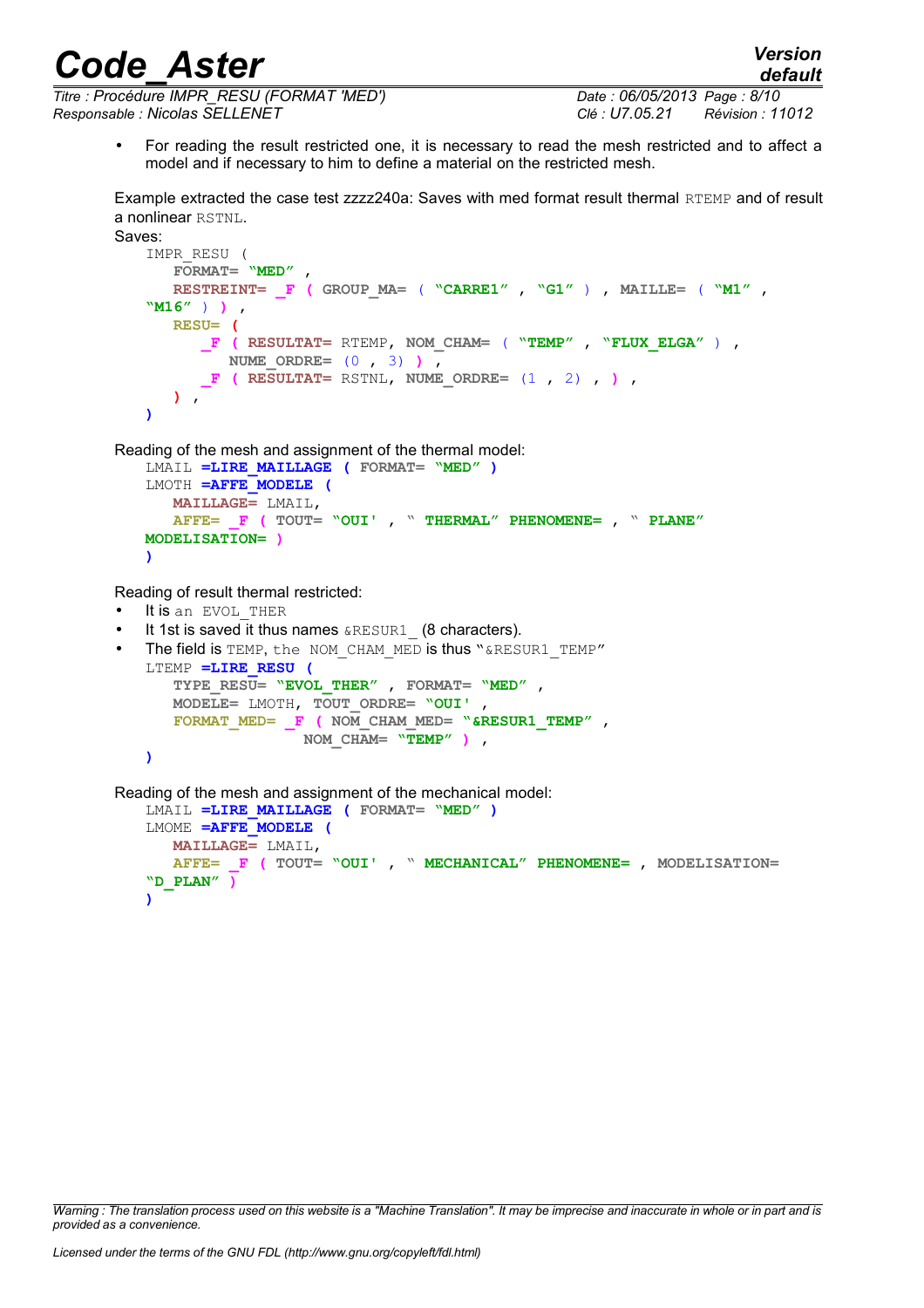*default*

# *Code\_Aster Version Titre : Procédure IMPR\_RESU (FORMAT 'MED') Date : 06/05/2013 Page : 9/10*

**)**

*Responsable : Nicolas SELLENET Clé : U7.05.21 Révision : 11012*

Reading of result thermal restricted:

- It is an EVOL NOLI
- They 2nd is saved, it thus names **&RESUR2**
- the fields which one wants to read are DEPL, SIEF ELGA, VARI ELGA, SIEF ELNO. The NOM CHAM MED are the concatenation of  $\&RESUR2$  (8 characters) and the name of the field Aster.
- It is necessary to define a material, in particular for the fields of local variables.

```
LSTNL =LIRE_RESU (
    TYPE_RESU= "EVOL_NOLI" , FORMAT= "MED" , 
   MODELE= LMOME, CHAM_MATER= CMME2, TOUT_ORDRE= "OUI' , 
    FORMAT_MED= (
       _F ( NOM_CHAM_MED= "&RESUR2_DEPL" , 
         NOM_CHAM= "DEPL" ) ,
       _F ( NOM_CHAM_MED= "&RESUR2_SIEF_ELGA" , 
         NOM_CHAM= "SIEF_ELGA" ) ,
       _F ( NOM_CHAM_MED= "&RESUR2_VARI_ELGA" , 
         NOM_CHAM= "VARI_ELGA" , 
         NOM_CMP= ( "V1" , ) , NOM_CMP_MED= ( "V1" , ) , ) ,
       _F ( NOM_CHAM_MED= "&RESUR2_SIEF_ELNO" , 
         NOM_CHAM= "SIEF_ELNO" ) ,
    ) ,
```
*Warning : The translation process used on this website is a "Machine Translation". It may be imprecise and inaccurate in whole or in part and is provided as a convenience.*